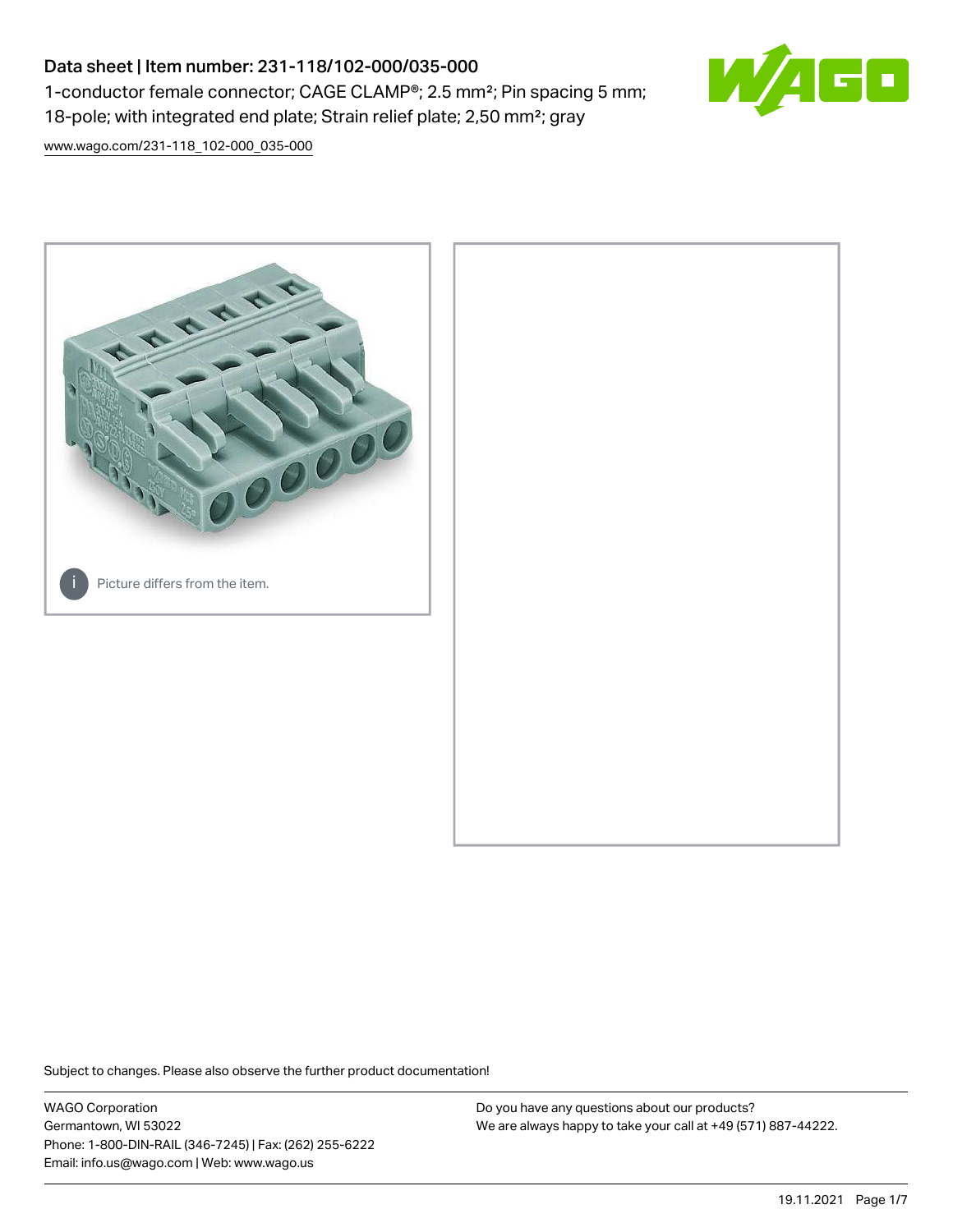

Dimensions in mm

L = pole no. x pin spacing

2- to 3-pole female connectors – one latch only

#### Item description

- **Universal connection for all conductor types**
- Easy cable pre-assembly and on-unit wiring via vertical and horizontal CAGE CLAMP<sup>®</sup> actuation  $\blacksquare$
- $\blacksquare$ Integrated test ports
- $\blacksquare$ With coding fingers

Subject to changes. Please also observe the further product documentation! Data

WAGO Corporation Germantown, WI 53022 Phone: 1-800-DIN-RAIL (346-7245) | Fax: (262) 255-6222 Email: info.us@wago.com | Web: www.wago.us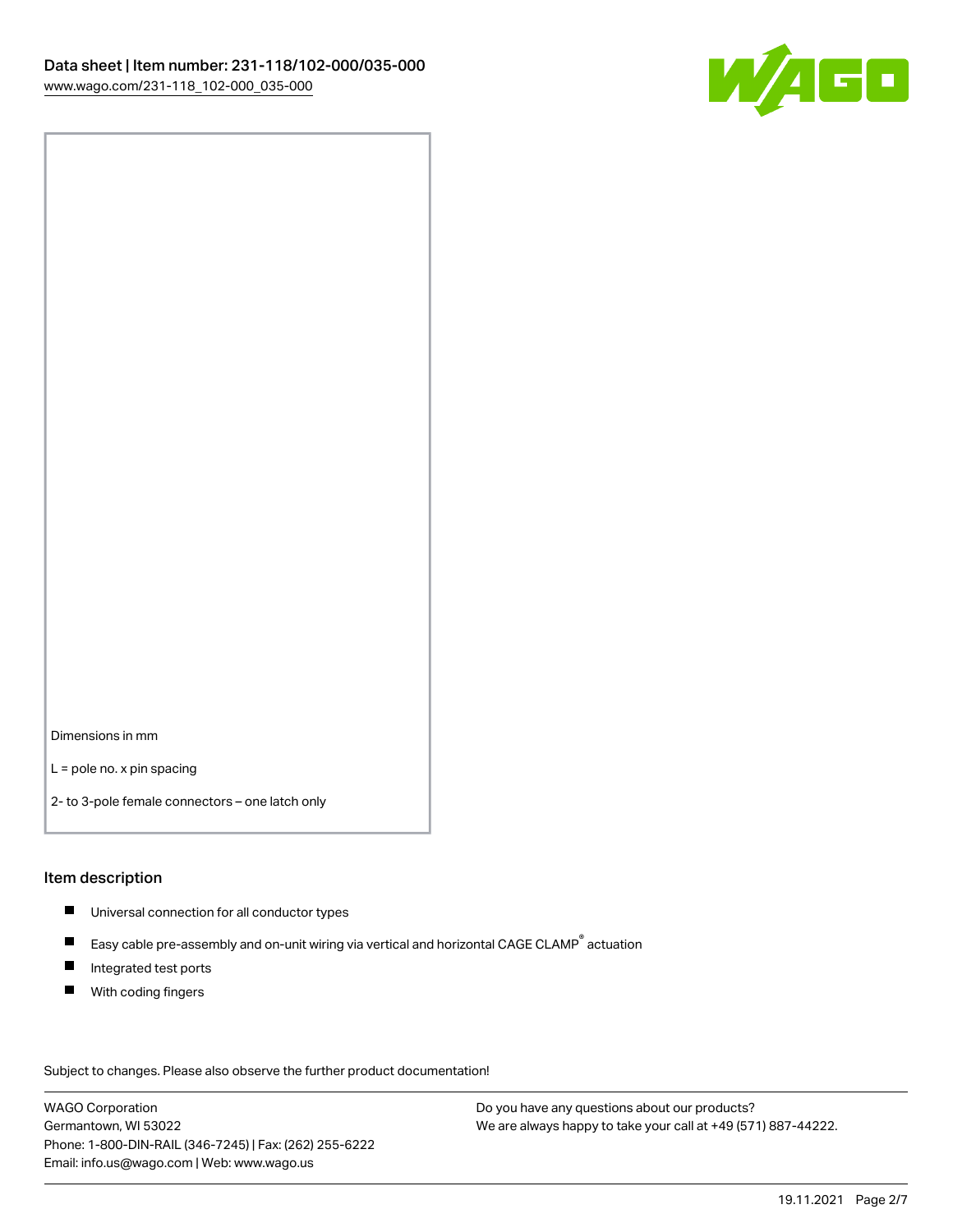

# Data

| Safety information 1 | The MCS-MULTI CONNECTION SYSTEM includes connectors<br>without breaking capacity in accordance with DIN EN 61984. When<br>used as intended, these connectors must not be connected<br>/disconnected when live or under load. The circuit design should<br>ensure header pins, which can be touched, are not live when<br>unmated. |
|----------------------|-----------------------------------------------------------------------------------------------------------------------------------------------------------------------------------------------------------------------------------------------------------------------------------------------------------------------------------|
| Variants:            | Gold-plated or partially gold-plated contact surfaces<br>Other versions (or variants) can be requested from WAGO Sales or<br>configured at https://configurator.wago.com/                                                                                                                                                         |

## Connection data

## Connection 1

| Connection technology                             | CAGE CLAMP <sup>®</sup>                 |
|---------------------------------------------------|-----------------------------------------|
| Actuation type                                    | Operating tool                          |
| Solid conductor                                   | $0.08$ 2.5 mm <sup>2</sup> / 28  12 AWG |
| Fine-stranded conductor                           | $0.082.5$ mm <sup>2</sup> / 28  12 AWG  |
| Fine-stranded conductor; with insulated ferrule   | $0.251.5$ mm <sup>2</sup>               |
| Fine-stranded conductor; with uninsulated ferrule | $0.252.5$ mm <sup>2</sup>               |
| Strip length                                      | 89 mm / 0.31  0.35 inch                 |
| Number of poles                                   | 18                                      |
| Conductor entry direction to mating direction     | 0°                                      |

## Approvals / Certificates

#### Country specific Approvals

| Logo             | Approval                               | <b>Additional Approval Text</b> | Certificate<br>name |
|------------------|----------------------------------------|---------------------------------|---------------------|
| Æ<br>$\bf\omega$ | <b>CSA</b><br>DEKRA Certification B.V. | C <sub>22.2</sub>               | 1466354             |

#### Ship Approvals

| Logo                     | Approval                                  | <b>Additional Approval Text</b> | Certificate<br>name               |
|--------------------------|-------------------------------------------|---------------------------------|-----------------------------------|
| ABS<br><b>CONTRACTOR</b> | <b>ABS</b><br>American Bureau of Shipping | $\overline{\phantom{0}}$        | $19-$<br>HG1869876-<br><b>PDA</b> |

Subject to changes. Please also observe the further product documentation!

| <b>WAGO Corporation</b>                                | Do you have any questions about our products?                 |
|--------------------------------------------------------|---------------------------------------------------------------|
| Germantown, WI 53022                                   | We are always happy to take your call at +49 (571) 887-44222. |
| Phone: 1-800-DIN-RAIL (346-7245)   Fax: (262) 255-6222 |                                                               |
| Email: info.us@wago.com   Web: www.wago.us             |                                                               |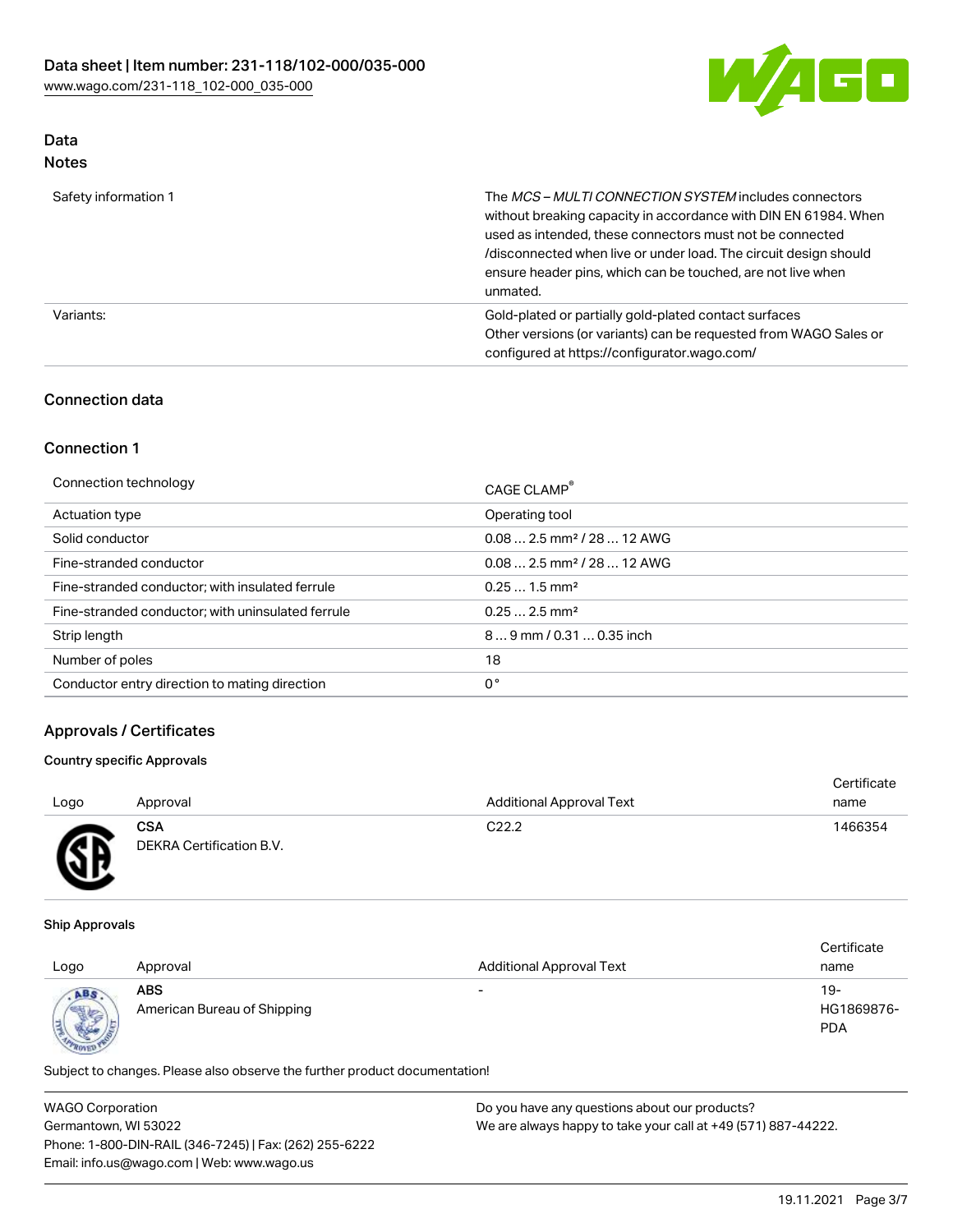

#### UL-Approvals

| Logo     | Approval                             | <b>Additional Approval Text</b> | Certificate<br>name |
|----------|--------------------------------------|---------------------------------|---------------------|
| J<br>. . | UR<br>Underwriters Laboratories Inc. | <b>UL 1977</b>                  | E45171              |

#### Counterpart **College**

| Technical explanations                   |                                                                                                                 |            | 2.0 MB                       |          |  |
|------------------------------------------|-----------------------------------------------------------------------------------------------------------------|------------|------------------------------|----------|--|
| <b>Additional Information</b>            |                                                                                                                 | 2019 Apr 3 | pdf                          | Download |  |
| <b>Downloads</b><br><b>Documentation</b> |                                                                                                                 |            |                              |          |  |
|                                          | Item no.231-448/001-000<br>Male header; 18-pole; THT; 1.0 x 1.0 mm solder pin; angled; pin spacing 5 mm; gray   |            | www.wago.com/231-448/001-000 |          |  |
|                                          | Item no.231-148/001-000<br>Male header; 18-pole; THT; 1.0 x 1.0 mm solder pin; straight; pin spacing 5 mm; gray |            | www.wago.com/231-148/001-000 |          |  |
| 5000                                     | Item no.231-618<br>Male connector; 18-pole; Pin spacing 5 mm; gray                                              |            | www.wago.com/231-618         |          |  |

### Installation Notes

Subject to changes. Please also observe the further product documentation!

WAGO Corporation Germantown, WI 53022 Phone: 1-800-DIN-RAIL (346-7245) | Fax: (262) 255-6222 Email: info.us@wago.com | Web: www.wago.us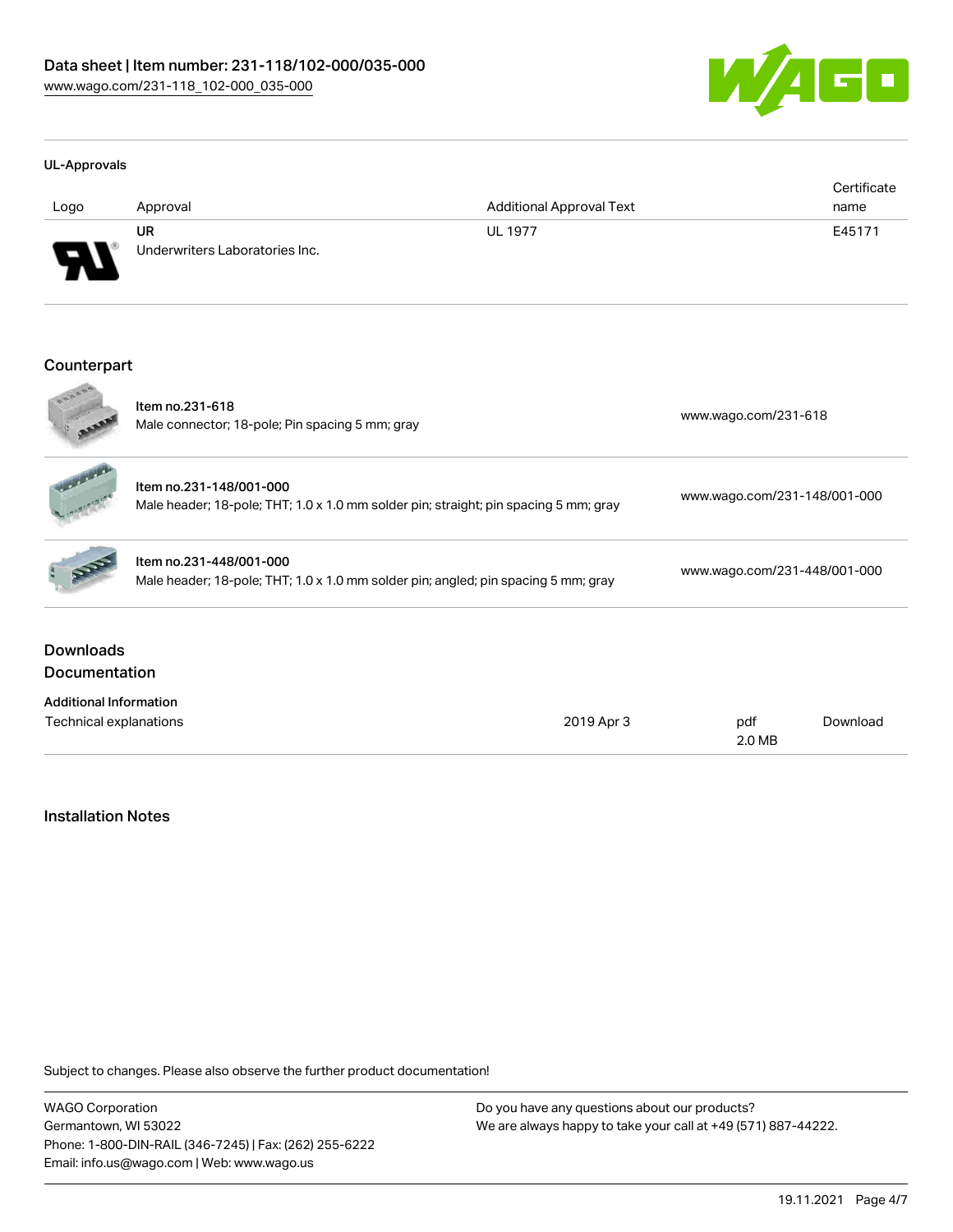



Total pole number for female connectors = pole number for male header

#### Application



Female connectors with a built-in end plate require no extra space, while maintaining the nominal cross-section. This means: Total length of female connectors is reduced to "pole no. x pin spacing"!



Inserting a conductor via 3.5 mm screwdriver – CAGE CLAMP® actuation parallel to conductor entry.



Inserting a conductor via 3.5 mm screwdriver – CAGE CLAMP® actuation perpendicular to conductor entry.



Inserting a conductor into CAGE CLAMP® unit via operating lever (231-291).

Subject to changes. Please also observe the further product documentation!

WAGO Corporation Germantown, WI 53022 Phone: 1-800-DIN-RAIL (346-7245) | Fax: (262) 255-6222 Email: info.us@wago.com | Web: www.wago.us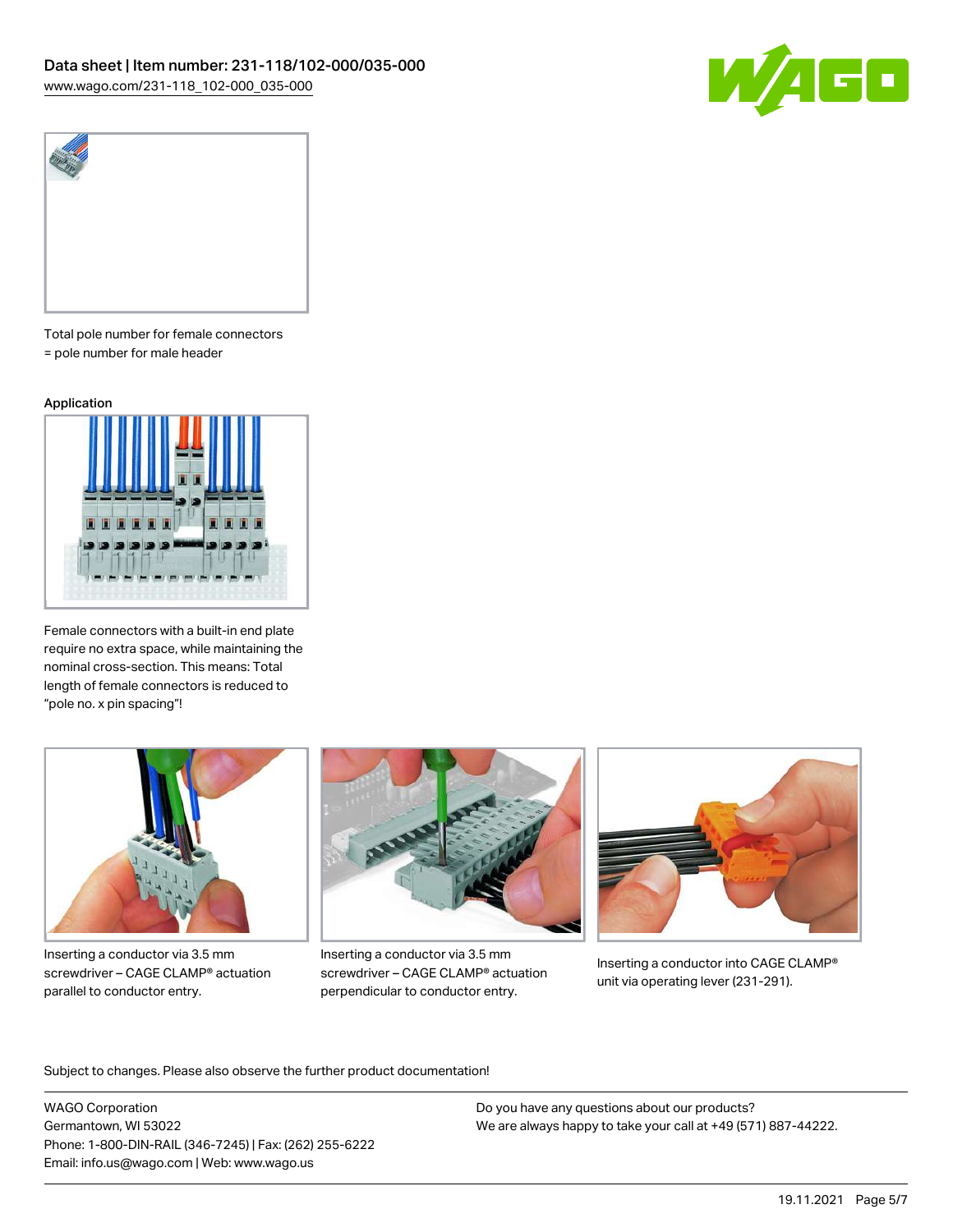



Inserting a conductor via operating tool.



Coding a female connector by removing coding finger(s).



Testing – female connector with CAGE CLAMP®

Integrated test ports for testing perpendicular to conductor entry via 2 or 2.3 mm Ø test plug

#### Installation

Subject to changes. Please also observe the further product documentation!

WAGO Corporation Germantown, WI 53022 Phone: 1-800-DIN-RAIL (346-7245) | Fax: (262) 255-6222 Email: info.us@wago.com | Web: www.wago.us